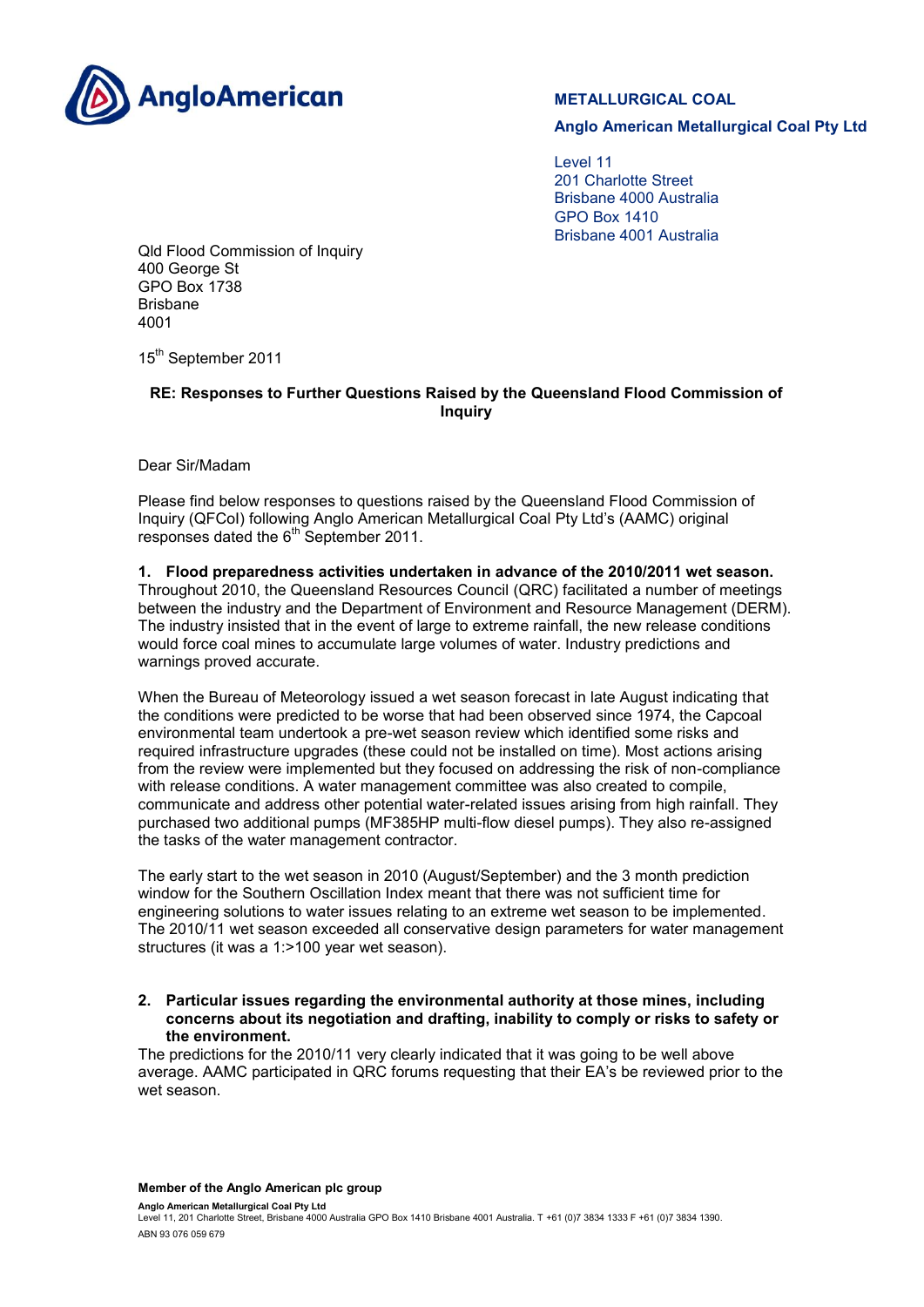

- **3. Particular issues regarding any transitional environmental program or emergency direction granted or considered during the period 1 October 2010 to 30 July 2011, including:** 
	- **a. Reason for the TEP or ED, and whether it was effective in resolving the problem.**

Moranbah North requested and received and Emergency Direction (ED) on 20 December 2010. Significant amounts of rain had been received in prior weeks and overnight an additional >80mm fell creating an situation with the potential for dam failures and uncontrolled releases unless additional ability to discharge water was provided. The limitation was a flow of 39m3/sec in the river which only provided an additional maximum discharge capacity of 100l/sec to 39,000l/sec of flow to dilute. A TEP superseding the ED allowing additional discharge points was granted on 24 December. The response in granting these authorities in an emergency situation was rapid and appreciated.

A total of 13 TEP's were granted across four sites (Callide, Capcoal, Dawson and Foxleigh). A total of approximately 4,000 ML of water was released (excluding passive overflow from Bundoora Dam at Capcoal) but more than 50,000 ML still remains on site and a further 25,290 ML needs to be released prior to the next wet season to ensure sufficient capacity to contain water from another above average wet season. Therefore, while the TEP's assisted in releasing some water, they were not successful in releasing sufficient water to ensure that mines have sufficient storage capacity by the 1<sup>st</sup> November for another above average wet season.

**b. Concerns arising from the terms of the TEP or ED, including inability to comply or risks to safety or the environment.** 

This question has been answered in our initial and subsequent submission (particularly the answer to question 6).

### **c. Any adverse effects downstream of any discharges, including to the environment, drinking water or public health.**

Monitoring and observations undertaken by AAMC staff across our operations would indicate no environmental harm to existing values as a result of the release of water through TEP's. In fact, our estimates indicate that significantly more water could have been released during high flow conditions with no potential to cause environmental harm.

**4. Concerns about the process of obtaining a TEP or ED including as to transparency, speed, considerations taken into account, reasons given or consultation.** 

This question has been answered in our initial and subsequent submission (see answer to question 7).

**5. To Anglo American's knowledge, effects on the environment, drinking water or public health of discharges from the mine site during the period 1 October 2010 to 30 July 2011.** 

This question has been answered above in question 3c.